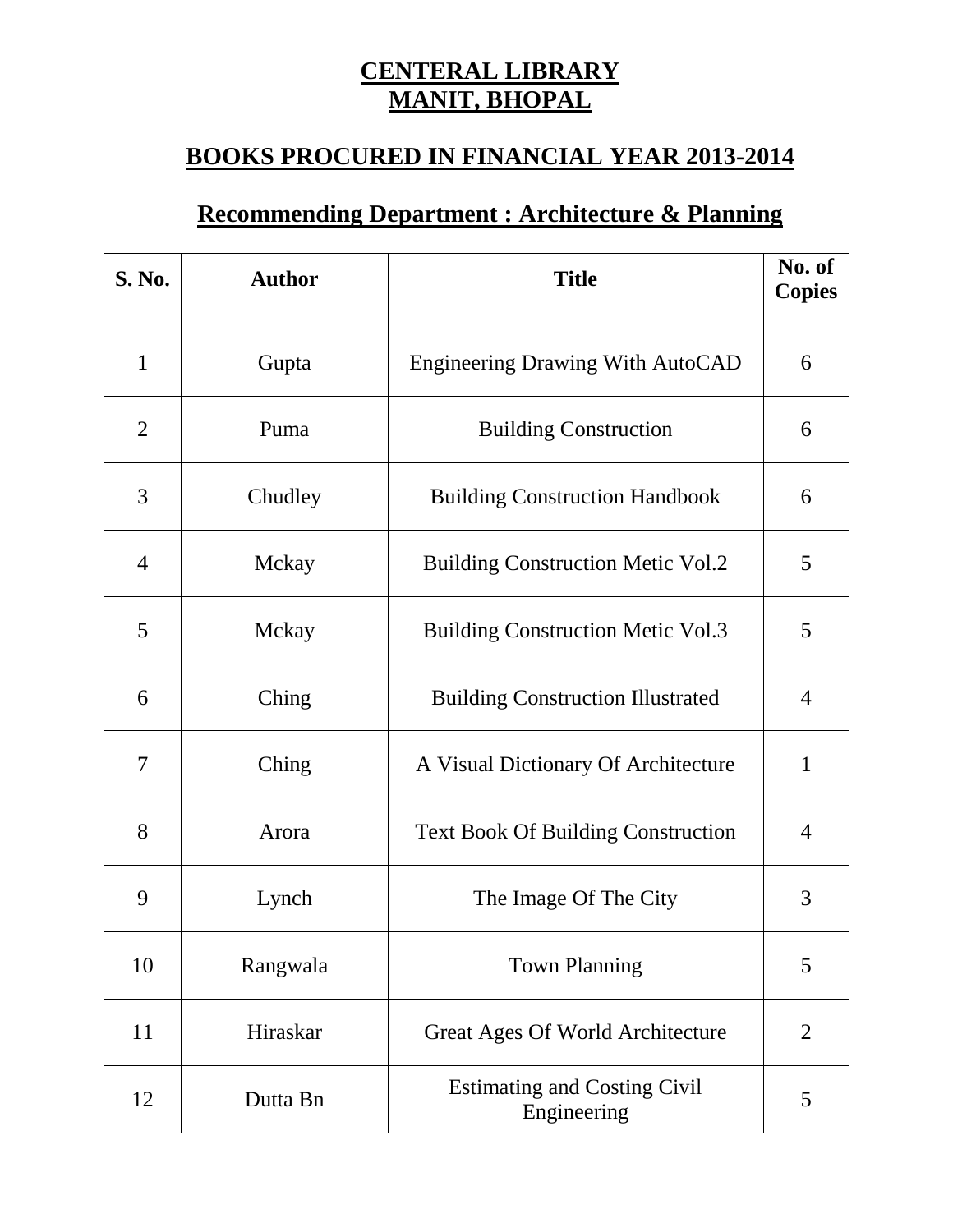| S. No. | <b>Author</b>  | <b>Title</b>                                                                           | No. of<br><b>Copies</b> |
|--------|----------------|----------------------------------------------------------------------------------------|-------------------------|
| 13     | Ching          | Architecture – Form Space and Order<br>With $CD$ ed $/3$                               | $\overline{2}$          |
| 14     | Lawson B       | How Designers Think The Design<br><b>Process Demystified</b>                           | 1                       |
| 15     | <b>Starke</b>  | Landscape Architecture A Manual Of<br><b>Environmental Planning and Design</b>         | $\overline{2}$          |
| 16     | Gill Rw        | Rendering With $Pen + Ink$                                                             | 3                       |
| 17     | <b>Brown P</b> | Indian Architecture – Islamic Period                                                   | $\overline{4}$          |
| 18     | Fletcher       | <b>History Of Architecture</b>                                                         | $\overline{2}$          |
| 19     | <b>Brown P</b> | Indian Architecture – Buddhist and<br>Hindu                                            | 3                       |
| 20     | Rangwala       | <b>Engineering Materials</b>                                                           | 8                       |
| 21     | <b>Birdie</b>  | Water Supply & Sanitary Management                                                     | 5                       |
| 22     | Gallion        | The Urban Pattern City Planning $\&$<br>Design                                         | 3                       |
| 23     | Watson         | Time – Saver Standards For Urban<br>Design                                             | $\mathbf{1}$            |
| 24     | Anumiba        | <b>Innovative Developments In</b><br>Architecture Engineering and<br>Construction      | $\mathbf{1}$            |
| 25     | Lynch          | <b>Site Planning</b>                                                                   | $\overline{2}$          |
| 26     | Meyer          | Architecture a Synoptic Vision : a<br>Prospectus Of Developments From 1900<br>To Today | $\mathbf{1}$            |
| 27     | Luecking       | Principles Of Three – D Dimensional<br>Design Object, Space and Meaning                | $\mathbf 1$             |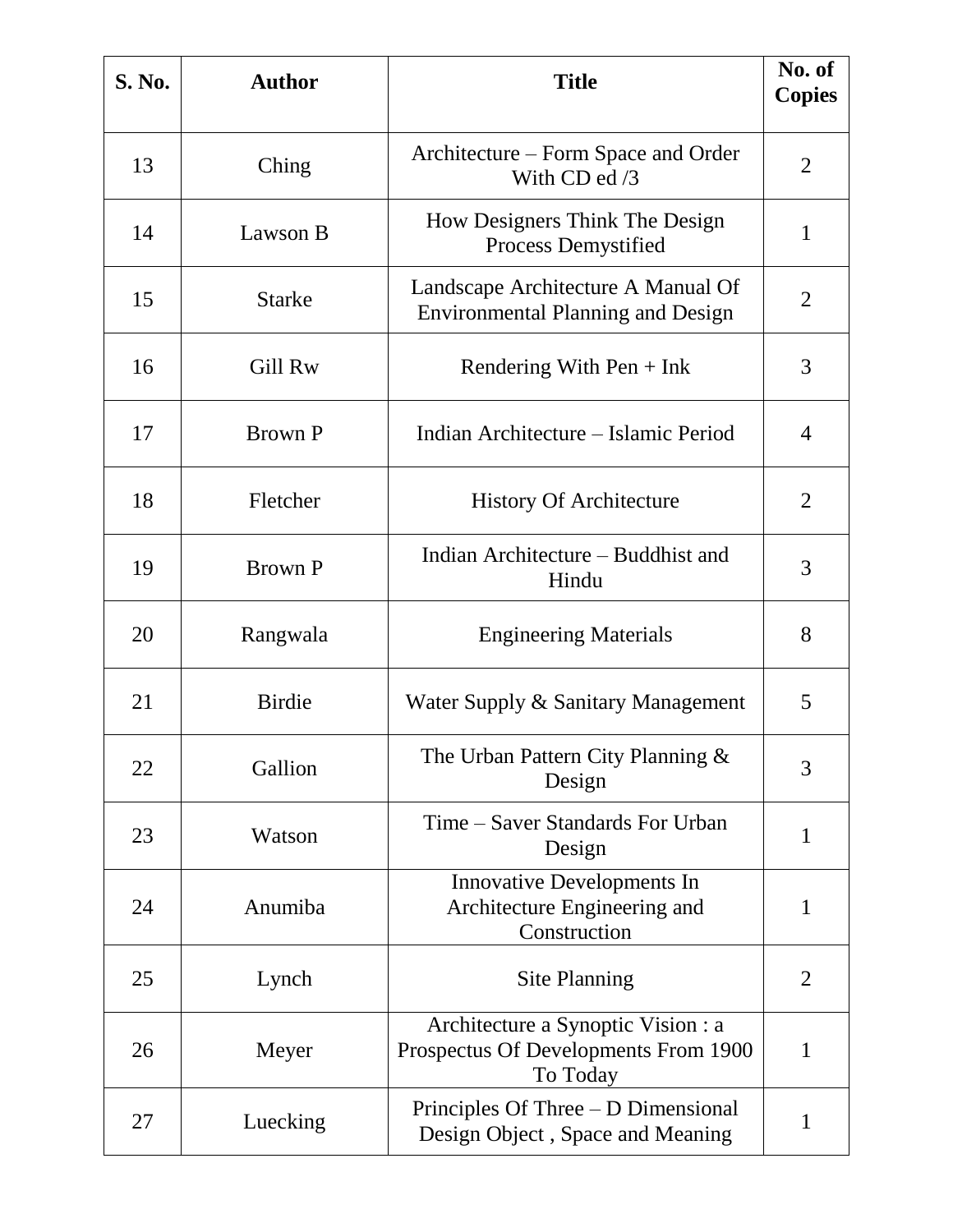| <b>S. No.</b> | <b>Author</b>  | <b>Title</b>                                                     | No. of<br><b>Copies</b> |
|---------------|----------------|------------------------------------------------------------------|-------------------------|
| 28            | Teri           | Griha Manual Vol 1 To 5 Set                                      | 5                       |
| 29            | Teri           | <b>Sustainable Building Design Manual</b><br>$Vol - 1$           | 1                       |
| 30            | Teri           | <b>Sustainable Building Design Manual</b><br>$Vol - 2$           | $\mathbf{1}$            |
| 31            | Jacquet        | <b>Cities Steering Towards Sustainability</b>                    | $\mathbf{1}$            |
| 32            | <b>Tipinis</b> | <b>Vernacular Traditions Contemporary</b><br>Architecture        | $\mathbf{1}$            |
| 33            | Ratcliffe      | <b>Urban Planning and Real Estate</b><br>Development             | $\mathbf{1}$            |
| 34            | Gill Rw        | Rendering With Pen $+$ Ink                                       | 1                       |
| 35            | <b>Zhou</b>    | <b>Urban Housing Forms</b>                                       | 1                       |
| 36            | Emmitt         | Barry's Advanced Construction Of<br><b>Building</b>              | 4                       |
| 37            | Emmitt         | Barry's Introduction To Construction Of<br><b>Building</b>       | $\overline{4}$          |
| 38            | Boccia         | Masterpieces Of Modern Architecture                              | $\mathbf{1}$            |
| 39            | Hauser M       | <b>Contemporary Houses</b>                                       | $\mathbf{1}$            |
| 40            | Fevical        | <b>Fevicol Furniture Book (Super Mega</b><br>Issue)              | 1                       |
| 41            | Paredes        | House In Spectacular                                             | $\mathbf{1}$            |
| 42            | Dechiara       | Time – Saver Standards For Interior<br>Design and Space Planning | 1                       |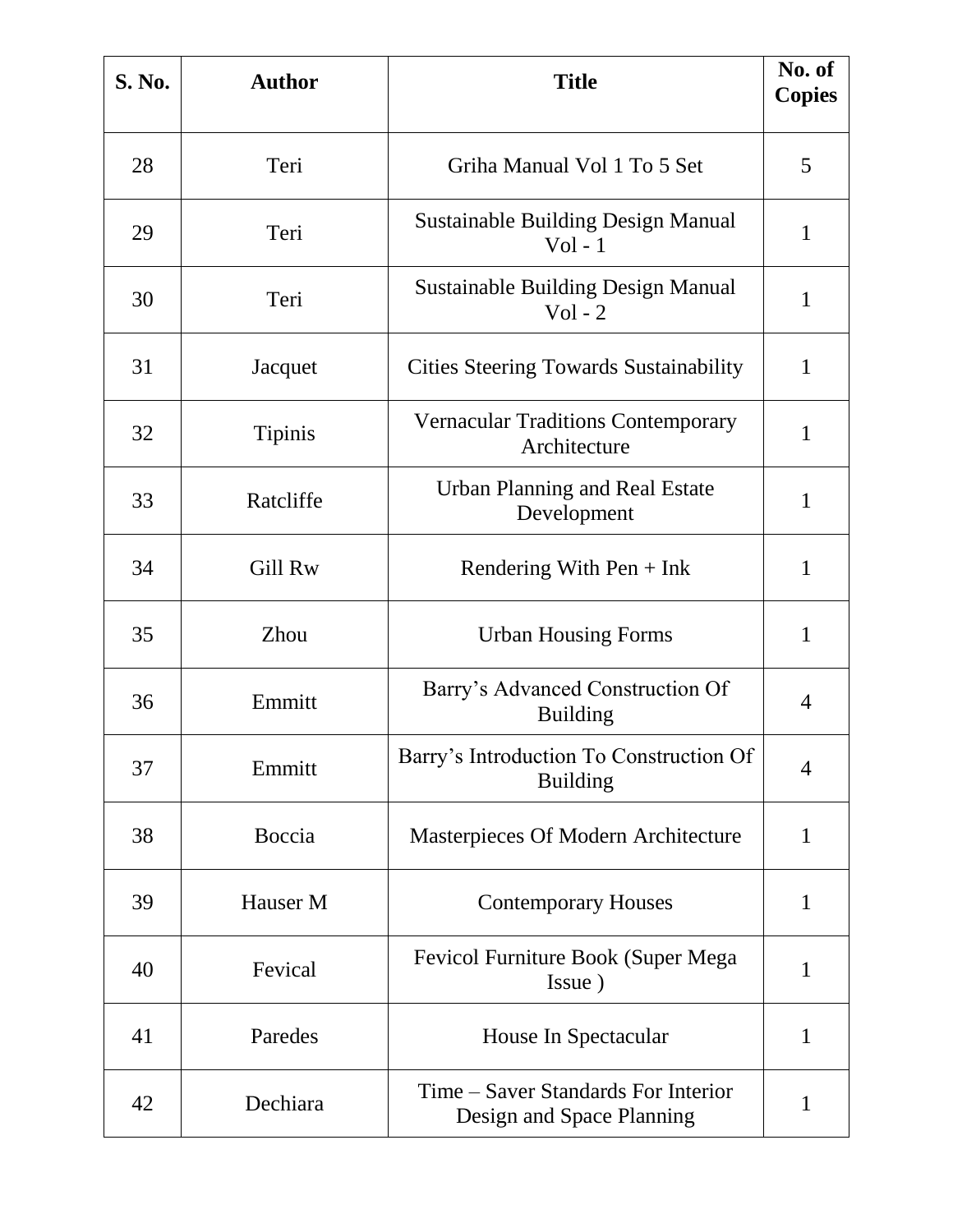| <b>S. No.</b> | <b>Author</b>   | <b>Title</b>                                                | No. of<br><b>Copies</b> |
|---------------|-----------------|-------------------------------------------------------------|-------------------------|
| 43            | Watson          | Time – Saver Standards For Building                         | $\mathbf{1}$            |
| 44            | Emmitt          | Barry's Introduction To Construction Of<br><b>Building</b>  | 5                       |
| 45            | Emmitt          | Barry's Advanced Construction Of<br><b>Building</b>         | 3                       |
| 46            | Ching           | <b>Building Construction Illustrated</b>                    | 5                       |
| 47            | Ching           | A Visual Dictionary Of Architecture                         | 5                       |
| 48            | Neufert         | Neufert Architecture Data ed 4                              | $\mathbf{1}$            |
| 49            | Venugopal       | Engineering Drawing + Autocard                              | 2                       |
| 50            | Remphal         | <b>Population Growth and Environmental</b><br><b>Issues</b> | 1                       |
| 51            | Majumdar        | Energy Effcient Building In India                           | 1                       |
| 52            | <b>Mathur R</b> | Environmental 2001A Global Challenge                        | $\mathbf{1}$            |
| 53            | Kramer          | <b>Schools Educational Spaces</b>                           | $\mathbf{1}$            |
| 54            | Caves           | <b>Strategic Airport Planning</b>                           | $\mathbf{1}$            |
| 55            | Scott J         | Tall Building Imagining The Skyscraper                      | 1                       |
| 56            | Piottowski Cm   | Professional Practice For Interior<br>Designers ed /5       | 1                       |
| 57            | Pearman         | Airports : A Century of Architecture                        | 1                       |